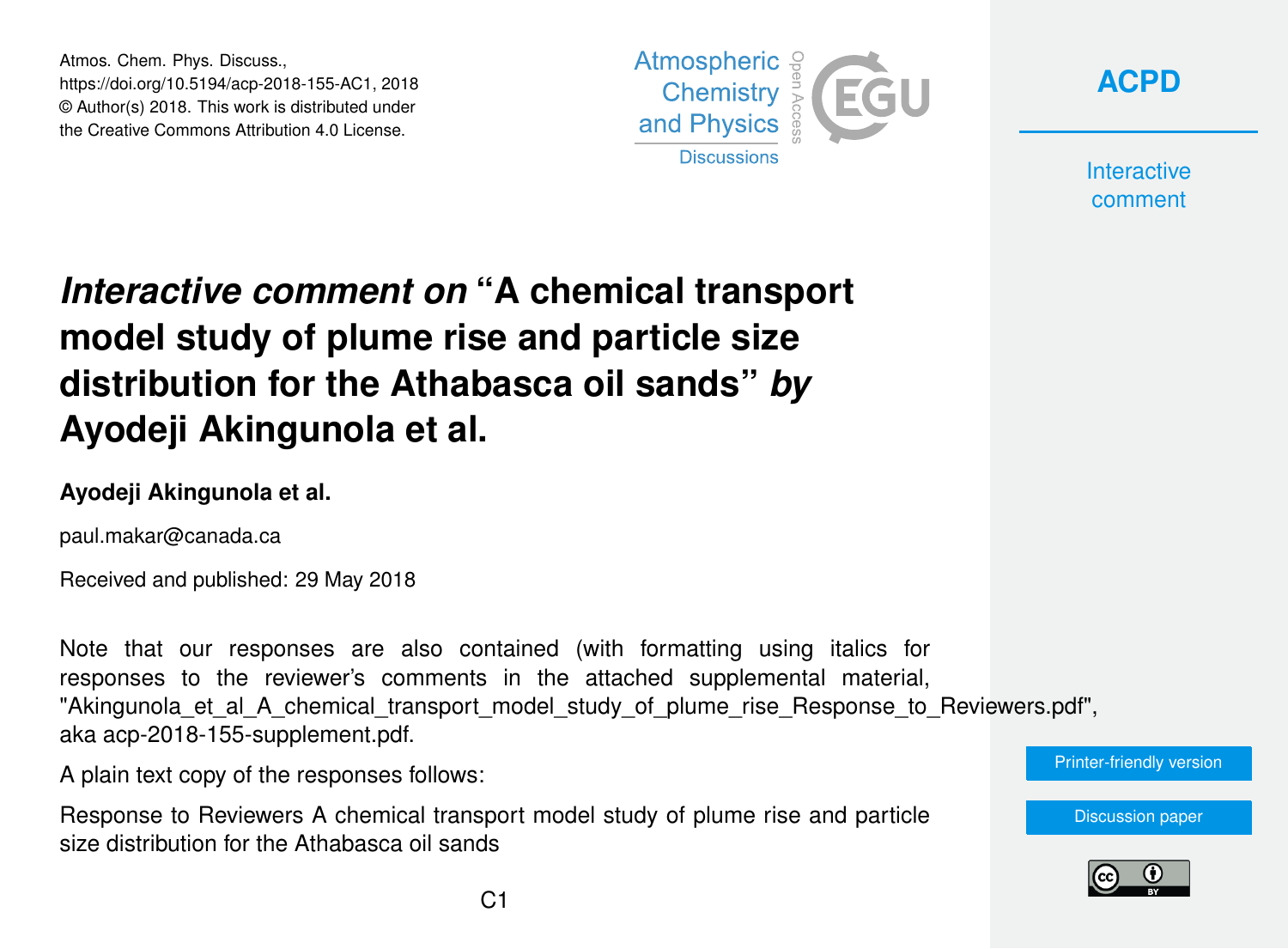Anonymous Referee # 1 The manuscript by Akingunola et al. presents an interesting set of sensitivity simulations to plume rise modelling from stacks in the framework of the Canadian mesoscale chemistry-transport eulerian model GEM-MACH. The study is timely since simulation of the subgrid plume dynamic processes are still affected by significant uncertainties, as also confirmed by this work, and it is relevant for air quality applications considering the large role that emissions from elevated stacks plays nowadays and will play also in the near future. I found the manuscript generally well written and clear and I recommend publication to ACP after some minor corrections and clarifications as detailed below.

We thank the reviewer for the helpful comments; our responses to the minor corrections and clarifications follows.

1. P. 1, L. 19: ". . .reducing the magnitude of the original surface PM2.5 negative biases by 32%". Would be more clear to specify the range of change: from bias x to bias y.

The text has been modified to read ". . .reducing the magnitude of the original surface PM2.5 negative biases 32%, from -2.62 to -1.72 ug m-3."

2. P. 1, L. 24: ". . .with 39 to 60% of predicted plume heights . . .". I suggest to specify what the given range is referring to, e.g. rephrasing the sentence adding a compact summary of what are the best and worst performing cases.

Our submitted draft referred to the companion paper's results in the abstract – rather than take examples from that work, we've carried out additional analysis from our scatterplot figure (Figure 8 in the revised manuscript), and based on that analysis, we have modified the sentence in the abstract to read: "As in our companion paper (Gordon et al., 2018), we found that Briggs algorithms based on estimates of atmospheric stability at the stack height resulted in under-predictions of plume rise, with 116 out of 176 test cases falling below the model:observation 1:2 line, 59 cases falling within a factor of 2 of the observed plume heights, and an average model plume height of 289 m **[ACPD](https://www.atmos-chem-phys-discuss.net/)**

**Interactive** comment

[Printer-friendly version](https://www.atmos-chem-phys-discuss.net/acp-2018-155/acp-2018-155-AC1-print.pdf)

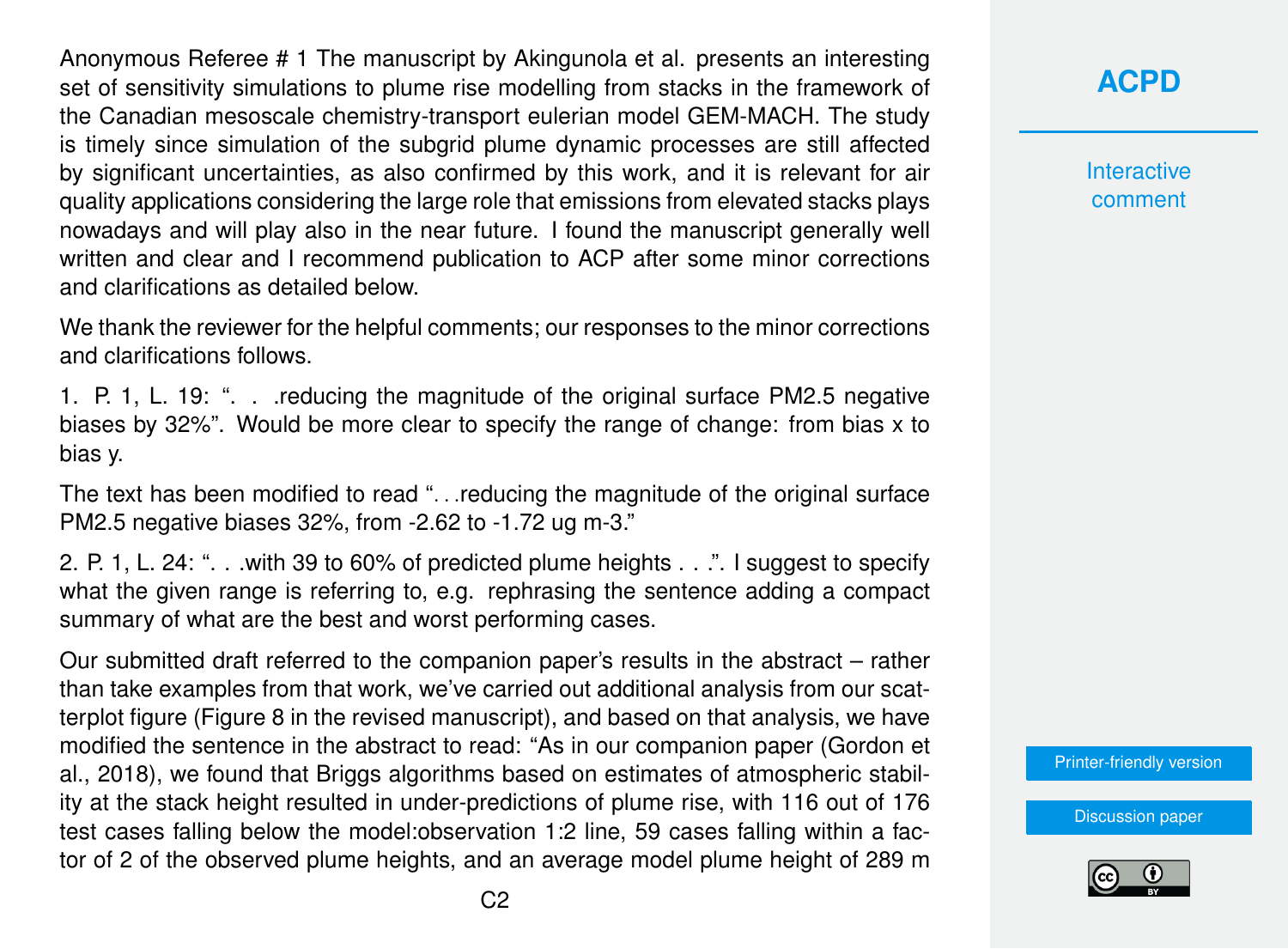compared to an average observed plume height of 822 m. We used a high resolution meteorological model to confirm the presence of significant horizontal heterogeneity in the local meteorological conditions driving plume rise. Using these simulated meteorological conditions at the stack locations, we found that a layered buoyancy approach for estimating plume rise in stable to neutral atmospheres, coupled with the assumption of free rise in convectively unstable atmospheres, resulted in much better model performance relative to observations (124 out of 176 cases falling within a factor of two of the observed plume height, with 69 of these cases above and 55 of these cases below the 1:1 line and within a factor of two of observed values). This is in contrast to our companion paper, wherein this layered approach (driven by meteorological observations not co-located with the stacks) showed a relatively modest impact on predicted plume heights. " We have also included a new table (Table 7 in the revised manuscript) which includes the distribution of values about the 1:2, 1:1 and 2:1 lines of the scatterplots, as well as the predicted average plume heights, in order for this comparison to be more quantitative.

3. P. 1, L. 28: ". . .between the surface and 1km elevation". I suggest to clarify the concept. From my understanding this refers to the bias in the simulated lapse rate dT/dz as compared to observations.

We have changed the sentence to read, "Persistent issues with over-fumigation of plumes in the model were linked to a more rapid decrease in simulated temperature with increasing height than was observed. This in turn may have led to overestimates of near-surface diffusivity, resulting in excessive fumigation."

4. P. 2, L. 6: ". . .(it is not created by chemistry)". Suggest to change "chemistry" in "photochemical reactions in the atmosphere".

We've followed your suggestion; the sentence now reads: "SO2 is a primary emitted pollutant (it is not created by photochemical reactions in the atmosphere), with the majority of anthropogenic SO2 emissions in the study region coming from large

#### **[ACPD](https://www.atmos-chem-phys-discuss.net/)**

**Interactive** comment

[Printer-friendly version](https://www.atmos-chem-phys-discuss.net/acp-2018-155/acp-2018-155-AC1-print.pdf)

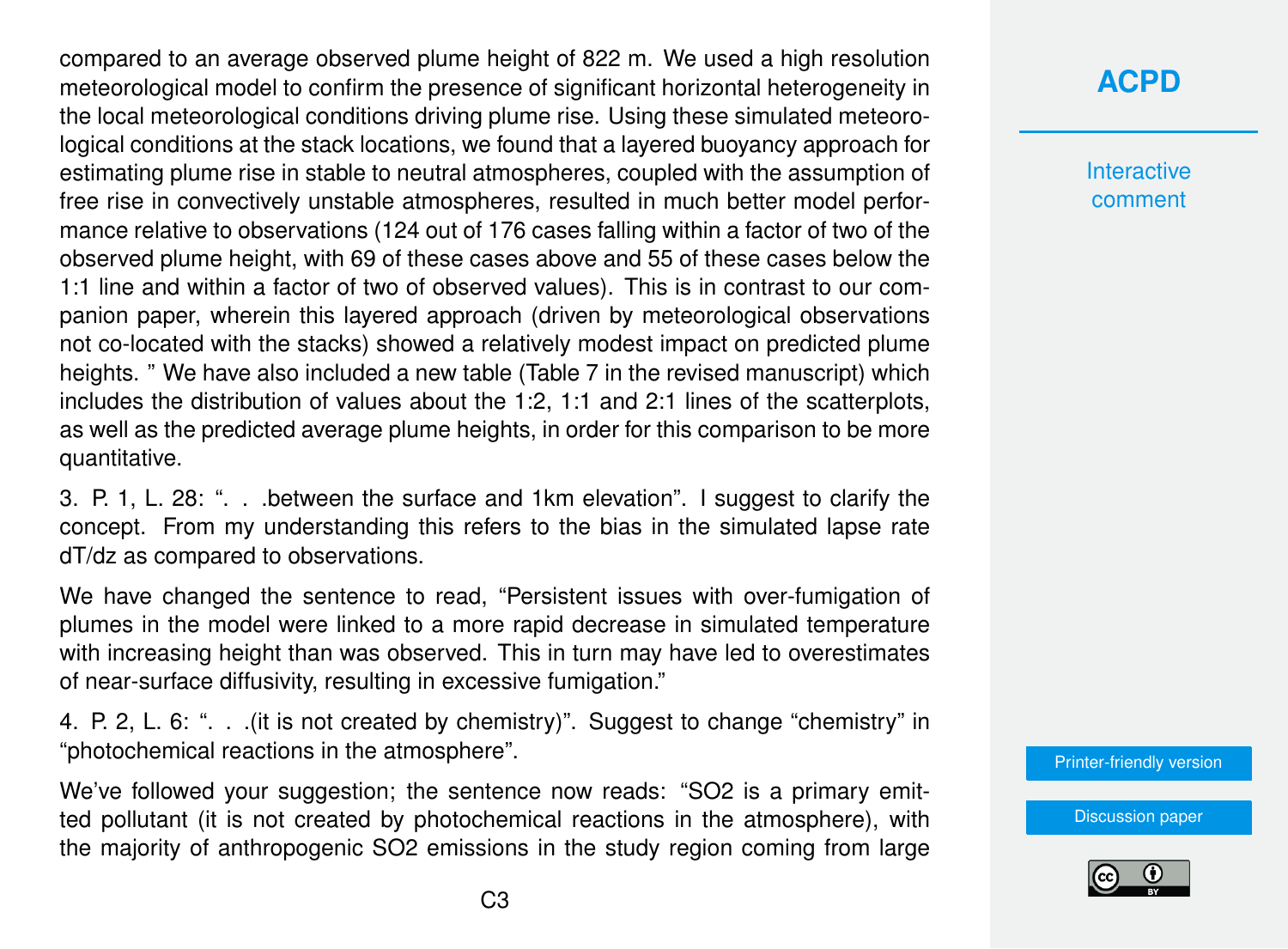smokestacks (Zhang et al., 2018)."

5. P. 2, L. 10-11: "Anthropogenic SO2 emissions are the main source of most atmospheric sulphur deposition". Suggest to add a reference for this statement.

We have added a reference to Mylona, 1996 in the updated manuscript to support the above statement.

6. P. 3, L. 17-18: Please specify to what conditions/cases the given ranges (34 to 52% and 0 to 11%) are referred to.

The sentence refers to the companion paper, which did not segregate the extent of over/underprediction by stability class; we have added to the original statement, viz: "There we found that the Briggs (1984) plume rise parameterization significantly underpredicted plume heights in the vicinity of the multiple large SO2 emissions sources in the Canadian Athabasca oil sands, with 34 to 52% of the parameterized heights falling below half of the observed height, compared to 0 to 11% of predicted plume heights being above twice the observed height, over conditions ranging from neutral, through stable to unstable."

7. P. 3, L. 22: typo "Sulpher" should be "Sulphur" Corrected.

8. P. 4, L. 15: typo "as-phase" should be "gas-phase" Corrected.

9. P. 5, L. 2: Would be more informative to add the height of the levels in the bottom 1 km of the model.

The model uses a hybrid coordinate system so the heights above ground change with location. However, the revised manuscript includes a new Figure (Figure 2 in the revised manuscript) which shows the model heights at a number of locations in the portion of the 2.5km domain studied here.

10. P. 5: Moreover, given the relevance for the results, I recommend to add a description of the parameterizations adopted in the model for the PBL and the surface layer **[ACPD](https://www.atmos-chem-phys-discuss.net/)**

**Interactive** comment

[Printer-friendly version](https://www.atmos-chem-phys-discuss.net/acp-2018-155/acp-2018-155-AC1-print.pdf)

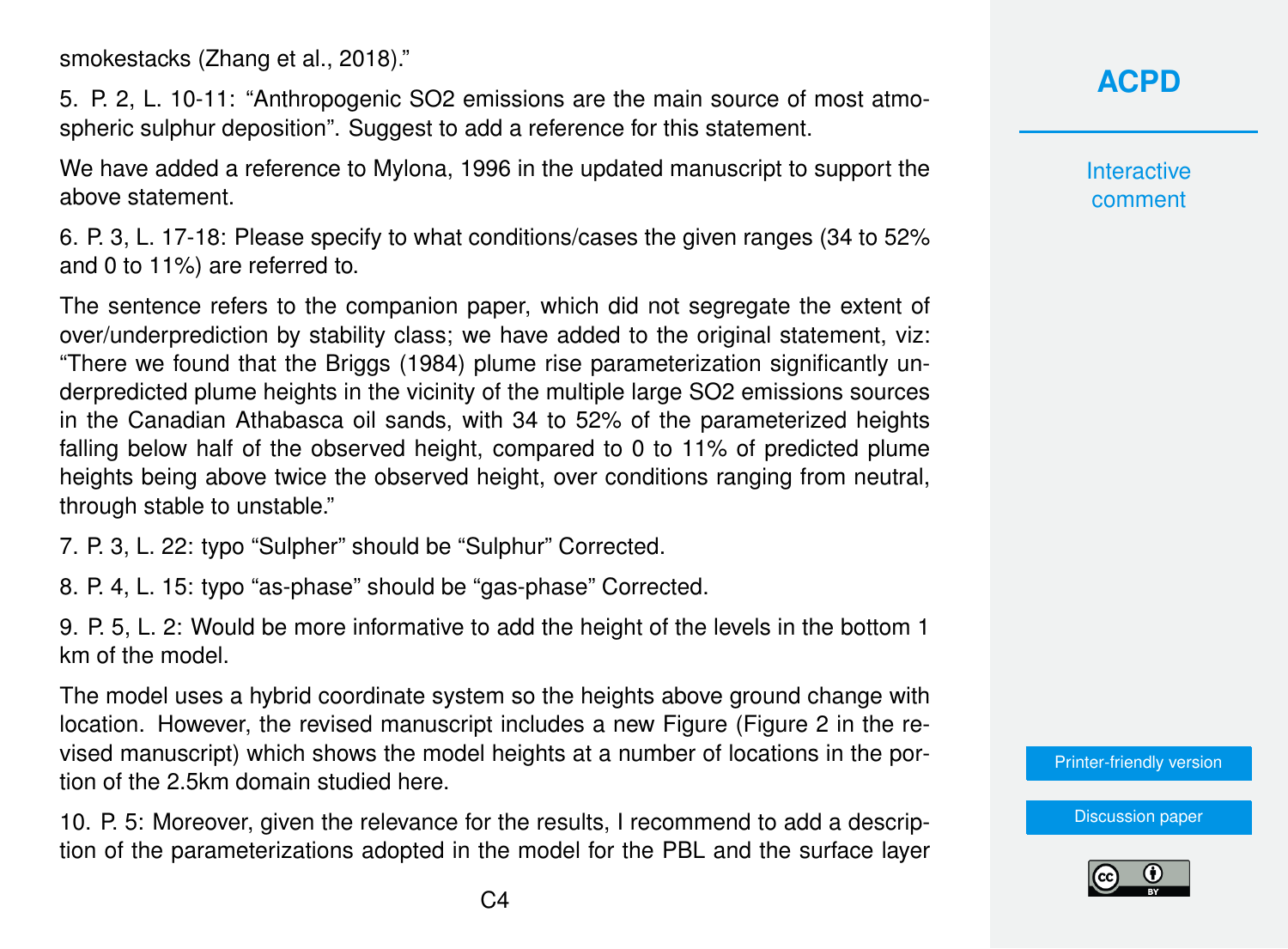turbulence.

The revised manuscript contains a new table (Table 1) which includes the main parameterizations in the meteorological model, including the Moist TKE scheme used for turbulence.

11. P. 8, eq. 6: Please check the second condition " $0.5 < H < 1.5$ " since the range seems to refer to a unitless quantity, but here only H is given.

This was a typo on our part, and has been corrected in the revised manuscript.

12. P. 9, L. 6: "top of the atmosphere" is confusing: is it perhaps the top of the PBL?

An error on our part – the portion of the sentence should have read (and has been corrected to) "between ht and hb".

13. P. 9, L. 8: "value of hs was assumed", perhaps is "value AT hs was assumed". Moreover, the "s" of "hs" should be a subscript.

The phrase was modified to read "centered on hs"

14. P. 10, L. 5: typo "and = hs", please check the left-hand side.

The sentence has been modified to "At the stack height, F  $(i=0)=F$  b, and z  $j=0$  (that is, the vertical distances are relative to the top of the stack)."

15. P. 11, L. 21: "modstat" should be "modStat"

Done.

16. P. 12, L. 27: ". . .negative bias has decreased by 34%" it is not perfectly clear here and in the following if these bias changes are actual relative changes or absolute changes of the normalized mean bias. Please clarify.

The sentence has been changed to ". For example, the magnitude of the mean bias has decreased from -2.623 to -1.725 ug m-3, a reduction of 34%, indicating that a sizeable fraction of particulate under-predictions in 2-bin simulations may be due to

### **[ACPD](https://www.atmos-chem-phys-discuss.net/)**

**Interactive** comment

[Printer-friendly version](https://www.atmos-chem-phys-discuss.net/acp-2018-155/acp-2018-155-AC1-print.pdf)

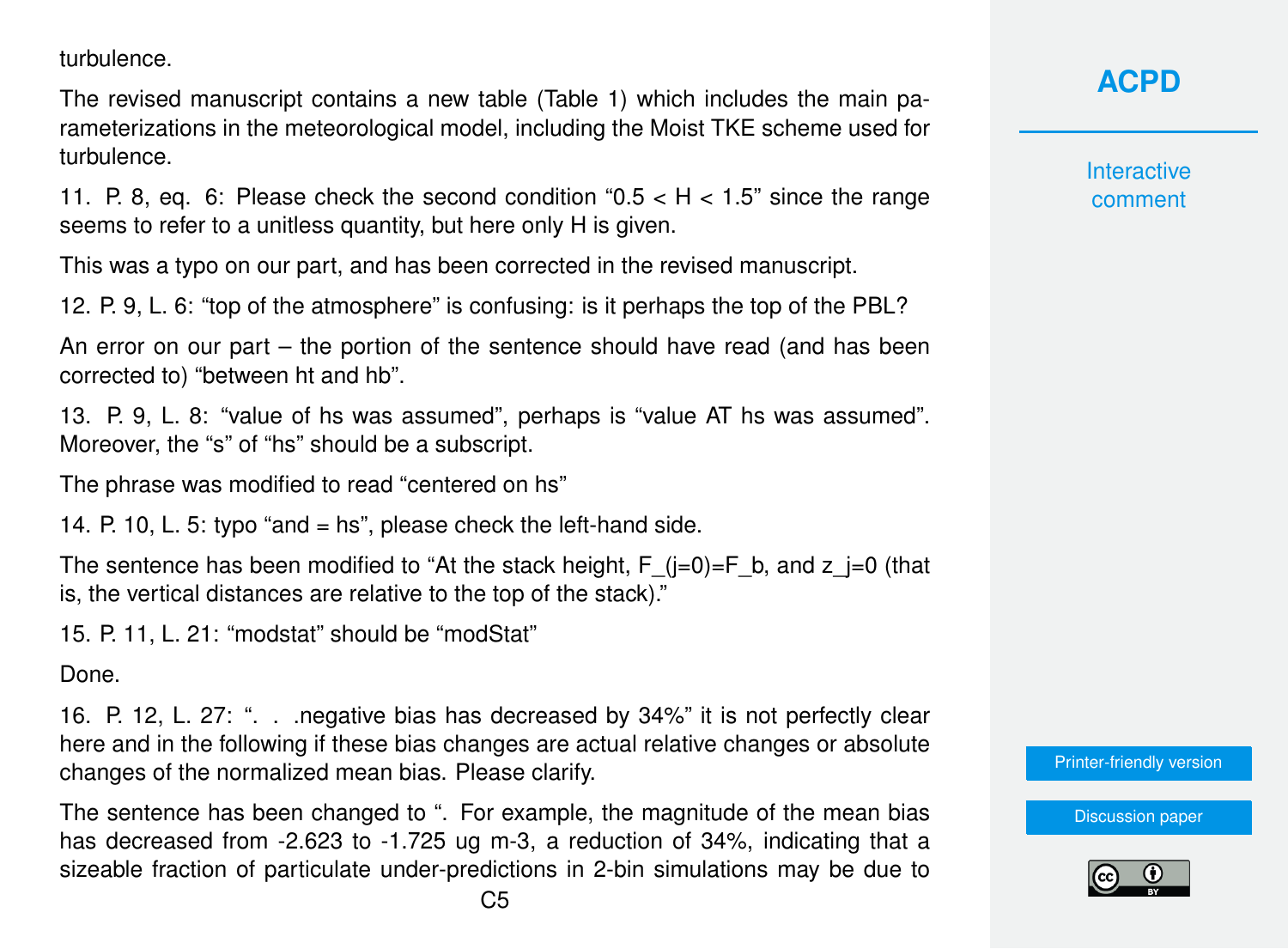poor representation of particle microphysics through the use of the 2-bin distribution, despite sub-binning being used in some microphysics processes. "

17. P. 12, L. 31-32: "Figure 2 shows that . . . less than 5 um diameter . . .". Please double check this statement. The figure shows the PM2.5 concentrations binned as a function of CONCENTRATION not SIZE.

Thanks for catching this – the reviewer is quite right; this has been corrected.

18. P. 15, Table 2: Please check the values that should be given in Italics, since not all the rows seem to contain it.

Corrected.

19. P. 16: referred to the discussion of SO2 overestimation and SO4 underestimation: can the two things be linked? E.g. by slow SO2 to SO4 conversion in the model, perhaps by slow aqueous chemistry?

The aircraft observations were conducted under clear-sky conditions, so the potential for aqueous chemistry being the main issue is unlikely. Rather, noting that both predicted SO2 and SO4 aloft had negative biases, while predicted SO2 at the surface was biased high, it seems more likely that the main cause of the SO2 and SO4 negative biases aloft was a tendency for the model to overpredict fumigation to the surface, as noted in the original and revised manuscript.

20. P. 17, L. 4-7: the paragraph seems to imply the presence of at least a (b) point, but only (a) is given. Please check or rephrase.

The (a) has been removed (holdover from an earlier version of the manuscript, missed on checking prior to submission).

21. P. 19, L. 11: ". . .took place between 16:30 and 20:30 on Aug 24th. . .". Although I am assuming the intervals are given in local time and not in UTC, it would be useful to have a confirmation in the paper. Here and also at least in the caption of the first figure **[ACPD](https://www.atmos-chem-phys-discuss.net/)**

**Interactive** comment

[Printer-friendly version](https://www.atmos-chem-phys-discuss.net/acp-2018-155/acp-2018-155-AC1-print.pdf)

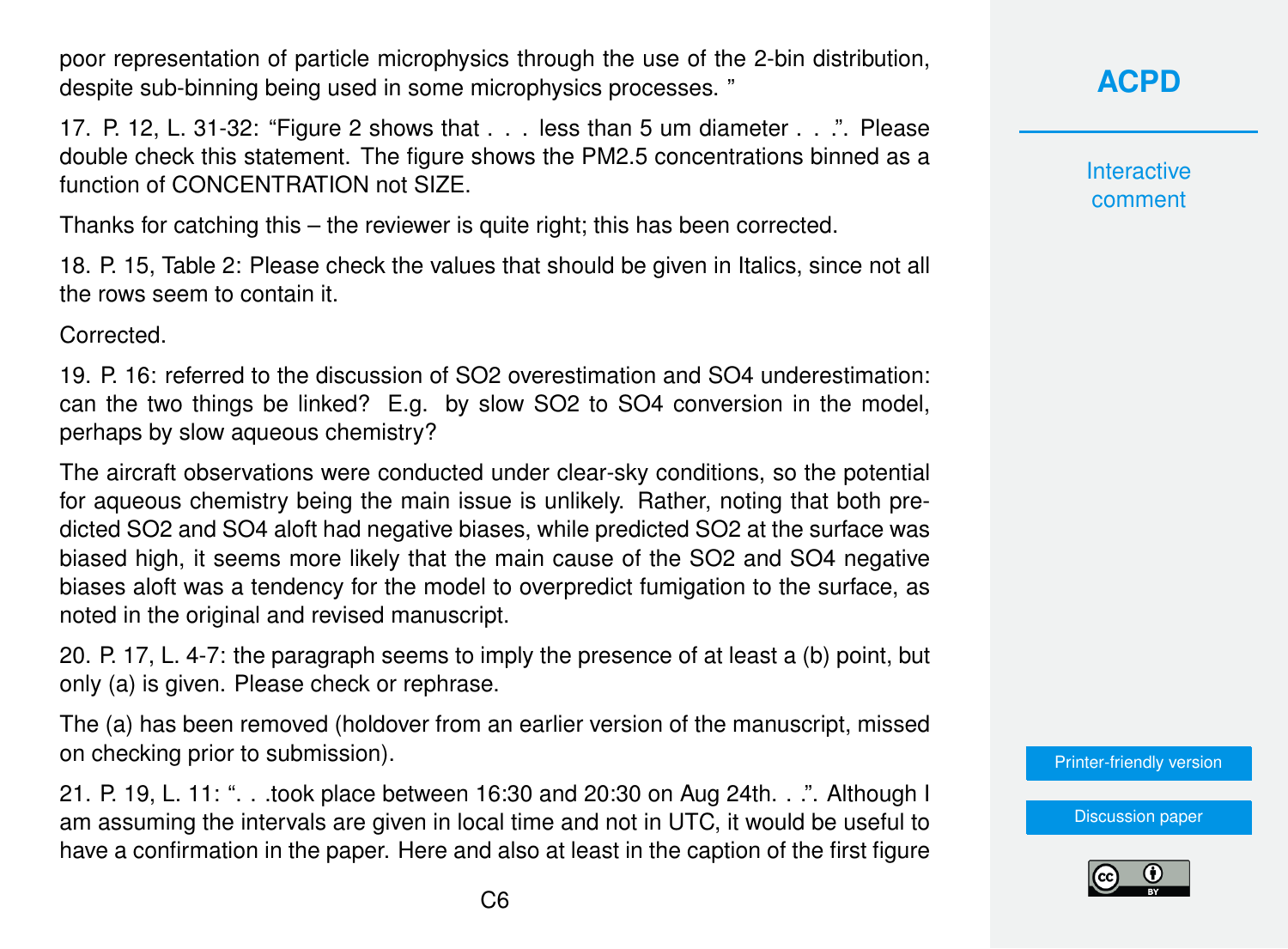showing time series (Figure 5).

Corrected. The first pair of times are actually UTC (local times have been added in the revised manuscript), and Figure 5 (now Figure 6 in the revised manuscript) were also in UTC; this has been mentioned explicitly in the revised figure caption.

Anonymous Referee # 2:

This paper introduces a very interesting and potentially highly useful field campaign. It also provides some important insights into the performance of the operational Canadian model. However, the paper has some weaknesses listed below.

We thank the reviewer for the detailed comments on the paper – in addressing these, we feel that these comments have resulted in a significantly improved manuscript. The reviewer's comments and our responses (in italics) follow:

1. In the same special issue for which this paper is submitted, there is another paper by the same group of authors, Gordon et al. 2018, which is also devoted to the plume rise topic, and it is said to have found opposite results. Neither is the reason for that clearly resolved, nor does it become clear why the plume rise topic is split between two papers.

In our observation companion paper (Gordon et al, 2018) we saw that the Briggs algorithms, including the layered approach, tended to significantly underestimate plume rise. However, in that work we also noted that the observations themselves showed significant horizontal heterogeneity in the meteorological data used to drive the plume rise equations, with the corollary that the conditions at the actual location of the stacks may be sufficiently different from the surrounding meteorological towers to influence the predicted heights. No observations are available at the stack locations themselves – we therefore investigate this potential local influence further, using the high resolution on-line chemical transport model, GEM-MACH. As a demonstration of the model's ability to capture the local heterogeneity, we show in Figure 2(a) of the revised manuscript

### **[ACPD](https://www.atmos-chem-phys-discuss.net/)**

**Interactive** comment

[Printer-friendly version](https://www.atmos-chem-phys-discuss.net/acp-2018-155/acp-2018-155-AC1-print.pdf)

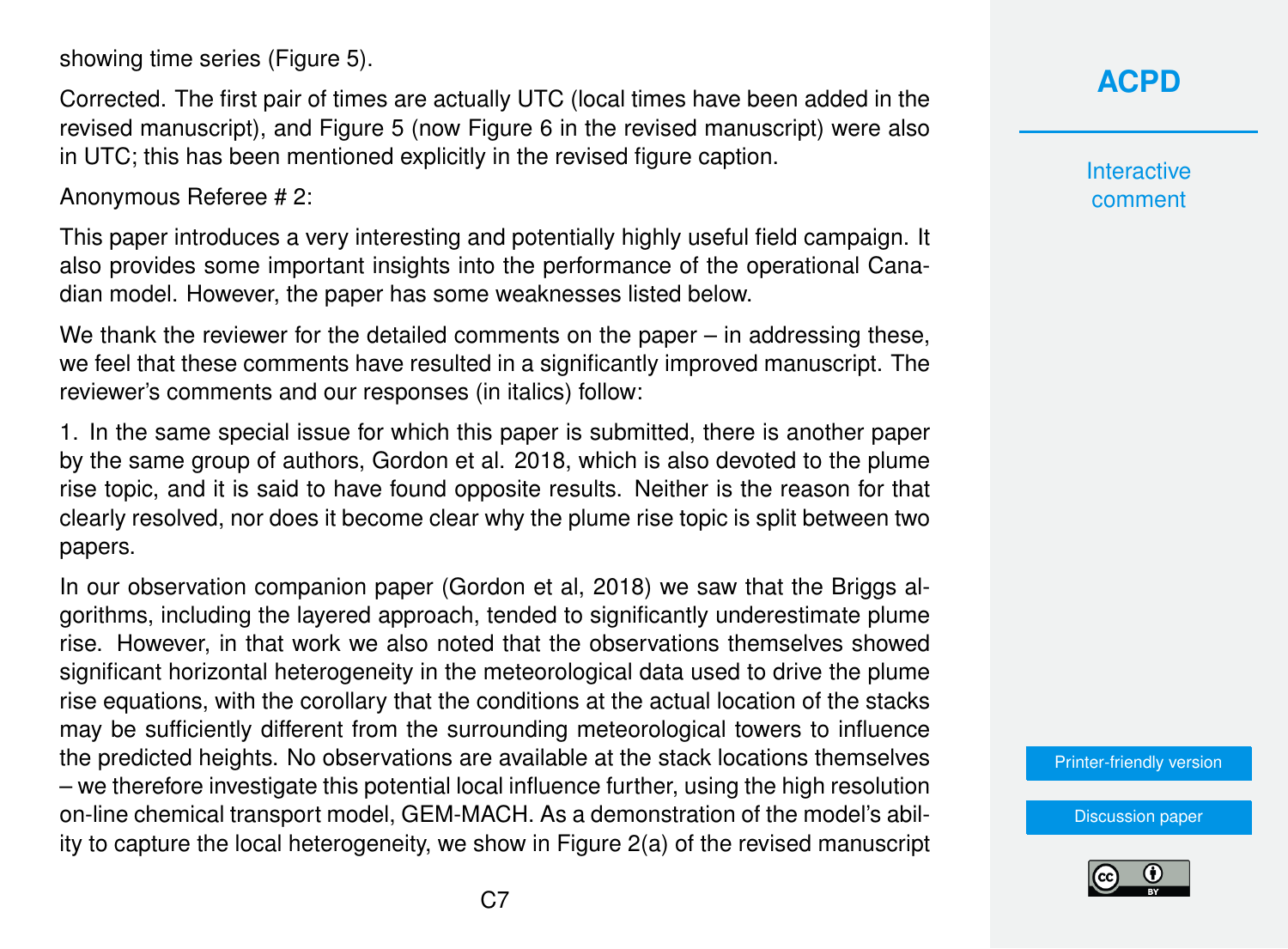a snapshot of the PBL height at Saturday August 24, 2013 at 1 pm local time, and Figure 2(b) the corresponding model generated temperature profiles at the local meteorological towers AMS03, AMS05, the windRASS instrument and at three of the stacks examined in the companion paper. The model shows a significant variation in the temperature profiles between the tower and windRASS locations where the observations are available, and the stack locations. The temperature profiles suggest strong differences in both the strength of the inversion and its vertical location. This confirms the potential for spatial variability to have a significant influence on predicted plume heights relative to the meteorological observation locations in our companion paper. We therefore investigated the plume rise algorithms again within the current work, in order to determine the extent to which this local variability may influence predicted plume heights. In contrast to the companion paper, we found that the "layered" approach of calculating local stability residuals through successive model layers resulted in significantly improved plume heights relative to the more standard Briggs approaches which employ stability estimates at the top of the stacks.

We have included the new Figure 2 in the revised manuscript, as well as some discussion in the Introduction section of the manuscript:

". . .Our companion paper made use of different sources of meteorological observations to drive the Briggs (1984) plume rise algorithms, as well as CEMS data and aircraft observations of SO2 plumes from multiple sources over a 29-day period. There we found that the Briggs (1984) plume rise parameterization significantly underpredicted plume heights in the vicinity of the multiple large SO2 emissions sources in the Canadian Athabasca oil sands, with 34 to 52% of the parameterized heights falling below half of the observed height, compared to 0 to 11% of predicted plume heights being above twice the observed height, over conditions ranging from neutral, through stable to unstable. However, in our companion paper we also noted the presence of considerable spatial heterogeneity in the meteorological observations used for the algorithm tests. Temperature profiles and other data used to define the input parameters for the **Interactive** comment

[Printer-friendly version](https://www.atmos-chem-phys-discuss.net/acp-2018-155/acp-2018-155-AC1-print.pdf)

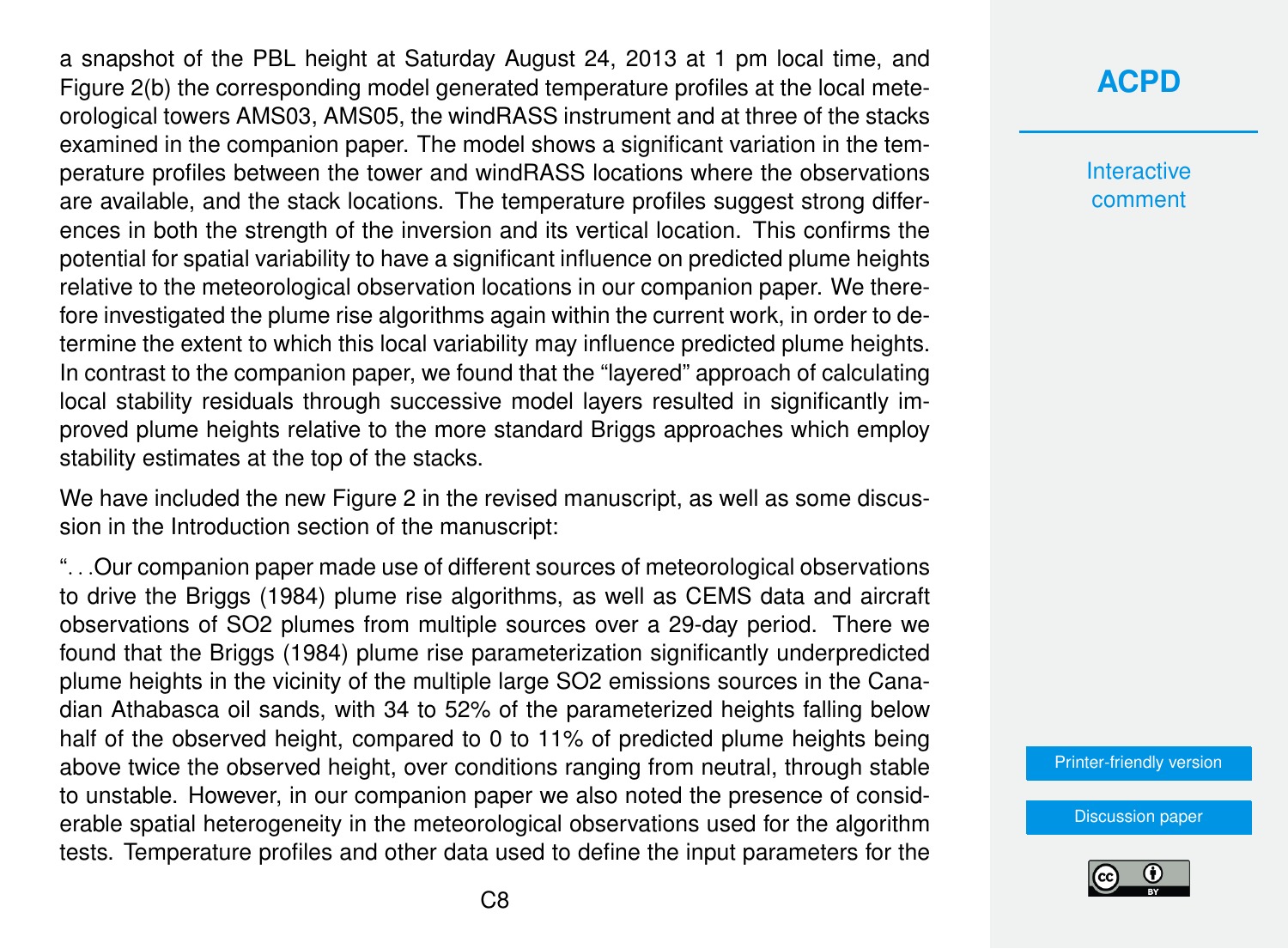Briggs algorithms were taken from two tall meteorological towers, a windRASS, and a research aircraft, and showed a substantial variation in the resulting plume height predictions, despite relatively close physical proximity of these sources of meteorological data (e.g. 8 km distance between the two meteorological towers). The region under study is subject to complex meteorological conditions due to the nature of the terrain (a river valley with up to 800 m of vertical relief, and open pit mines and settling ponds which may each be tens of km2 in spatial extent). This heterogeneity cast some uncertainty on the results of the companion paper, in that the best application of the plume rise algorithms would be driven by the meteorology at the location of the stacks, rather than the location of the available meteorological instruments, and the latter suggested substantial local changes in meteorological conditions. As we show in the sections which follow, the spatial heterogeneity of meteorological conditions has a controlling factor on the predicted plume rise, and, in contrast to our companion paper, an approach making use of local temperature gradients between individual model layers has greatly improved accuracy in comparison to those inferring atmospheric stability conditions from the conditions at the top of the emitting stacks." The new Figure 2 is described via the following discussion in the revised text:

"We noted in our companion paper (Gordon et al., 2018) that meteorological observations varied substantially in the study region depending on location, citing this as a possible confounding factor on the results of tests of the plume rise algorithms. This spatial heterogeneity was well captured by the high resolution GEM-MACH simulations, as is demonstrated by the example depicted in Figure 2, which shows the typical local variation in planetary boundary layer height (Figure 2(a)), ranging from about 1200m to 400m, the lower values corresponding to the main cleared areas (open pit mines, settling ponds) of the industrial facilities. The corresponding temperature profiles in several locations marked in Figure 2(a) are given in Figure 2(b): These show a substantial difference in model predicted stability at the three meteorological observation locations of Gordon et al. (2018) (windRASS, AMS03, and AMS05), and substantial differences between these and the locations of the main stacks of some of the facili-

#### **[ACPD](https://www.atmos-chem-phys-discuss.net/)**

**Interactive** comment

[Printer-friendly version](https://www.atmos-chem-phys-discuss.net/acp-2018-155/acp-2018-155-AC1-print.pdf)

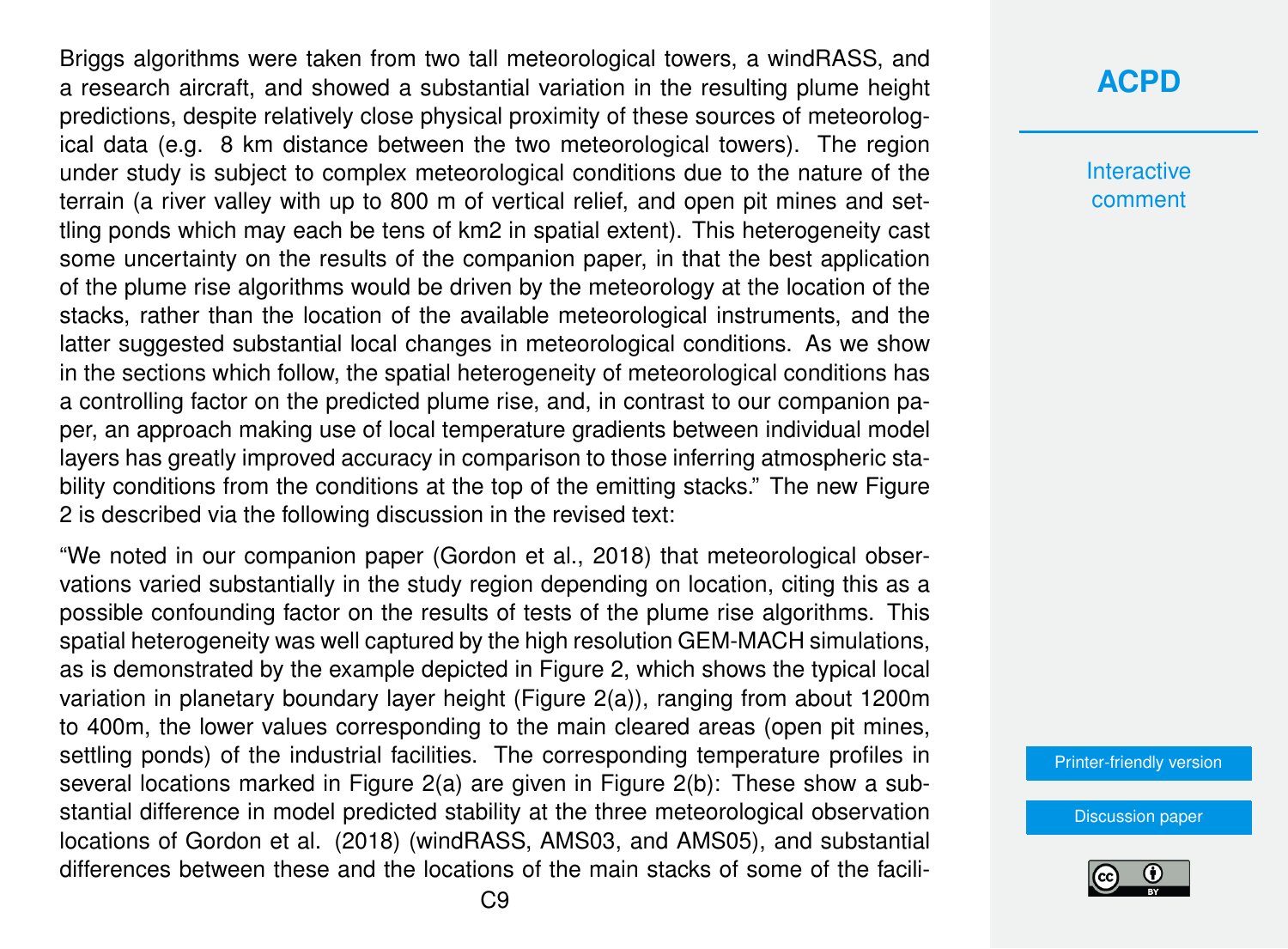ties (Syncrude 1, CNRL, and Suncor). The temperature profiles show that the height and strength of the inversion may vary by over 100m in the vertical, and that the profiles do not merge with the larger scale flow until an elevation of 750m asl (450m agl) is reached. Given this level of variation, we might expect potential errors in calculated plume heights when applying the meteorological observations to plume rise at the stack locations, in turn suggesting that a re-examination of plume rise using the model results is worthwhile."

2. The model performance is not only influenced by the aspects forming the focus of this paper, but also by the accuracy of the meteorological part of the model, and by the numerics of transport, notably the vertical diffusion and the handling of the point sources in the Eulerian framework. Their role is discussed only at the very end and, in my opinion, not sufficently in depth. In order to evaluate specific model aspects, one first needs to understand the performance of the model in general, with its strengths and weaknesses.

The focus of this work is not to evaluate the overall model performance, but to evaluate how specific updates to the representation of the aerosol size distribution and the plumerise algorithm contribute to better model performance when compared to available observations. An evaluation of each aspect of a complex reaction-transport model is beyond the scope of a single paper. Nevertheless, as we already stated in the discussion section of the manuscript, we have carried out a sensitivity run which showed that variations in the magnitude of model diffusivity had a minimal impact the predicted plume behaviour and on the vertical distribution of SO2 plumes at the point of release from the stacks, though we acknowledge that the model's tendency to overpredict the rate of decrease of air temperature with height may influence the shape of the diffusivity profile. We have also added additional references on the description and evaluation of the vertical diffusion scheme used in the meteorological portion of the model (Mailhot and Benoit 1982), as well as a more recent publication on the overall description and performance of the meteorological model as a whole (Girard et al., 2014), in Table 1 of

#### **[ACPD](https://www.atmos-chem-phys-discuss.net/)**

**Interactive** comment

[Printer-friendly version](https://www.atmos-chem-phys-discuss.net/acp-2018-155/acp-2018-155-AC1-print.pdf)

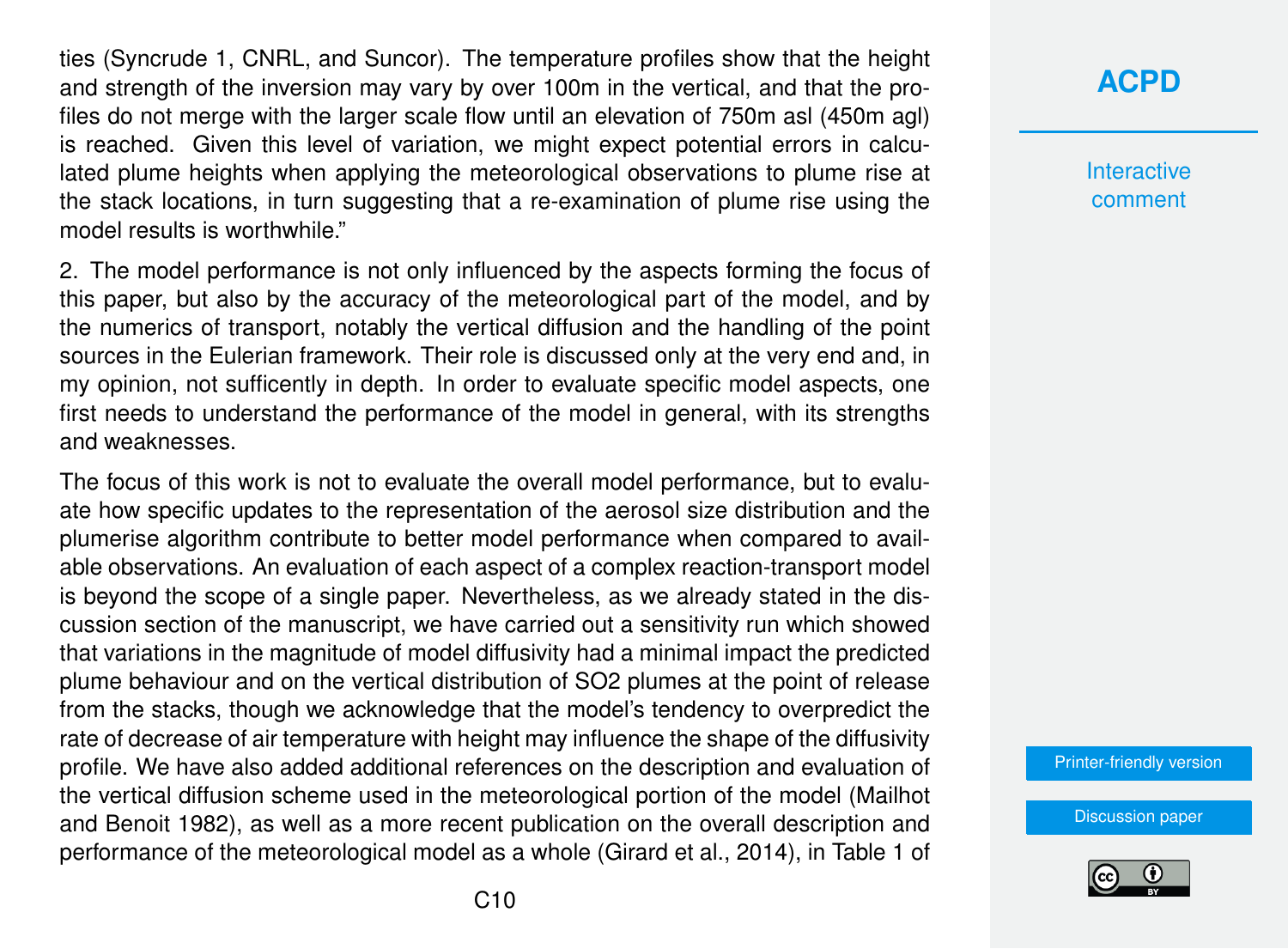the revised manuscript.

3. The statistical approach chosen for the evaluation of the model options relies on metrics which exclusively are based on "match in time and space" data pairs. It is well known in air-pollution modelling that for near-source conditions (which is what we find here), there is often too much "noise" in the data (be it due to the stochastic nature of the plume, be it due to unresolved meteorological variability) to give meaningful results. Correspondingly, some of the statistical parameters are not very good. Therefore, global comparisons (such as deviations from the cumulative frequency distribution, statistics of cross-wind integrated values, or average dependency on key parameters such as stability and wind speed) are often used to assess models in a more robust way.

We have added a simple table (Table 7, revised manuscript) showing the frequency distribution of the predicted versus observed plume rise from the three different variations on plume rise examined here. This new table is in agreement with the measurement statistics in that both show that the layered approach provides a better fit to observations, with a distribution more centered around the model:observation 1:1 line. While we agree with the reviewer regarding the difficulties associated with use of matching pairs for near-source conditions, we nevertheless respectfully hold that improvements in these statistics represent real improvements in model performance. For example, while a mean bias score is the average deviation between model and observed pairs, this average is over a large set of conditions, hence should be subject to less issues associated with the stochastic nature of the plume on any given hour. While nearsource comparisons are often difficult due to the nature of the near-source region (as the reviewer suggests), improvements in these statistics nevertheless imply real improvements in model performance.

4. The paper is written well on the "small scale" (apart from numerous technical deficiencies as listed below), but the broad topics could be worked out more clearly. In the end, the findings are: twelve aerosol size bins are better than two (not surprising, but **Interactive** comment

[Printer-friendly version](https://www.atmos-chem-phys-discuss.net/acp-2018-155/acp-2018-155-AC1-print.pdf)

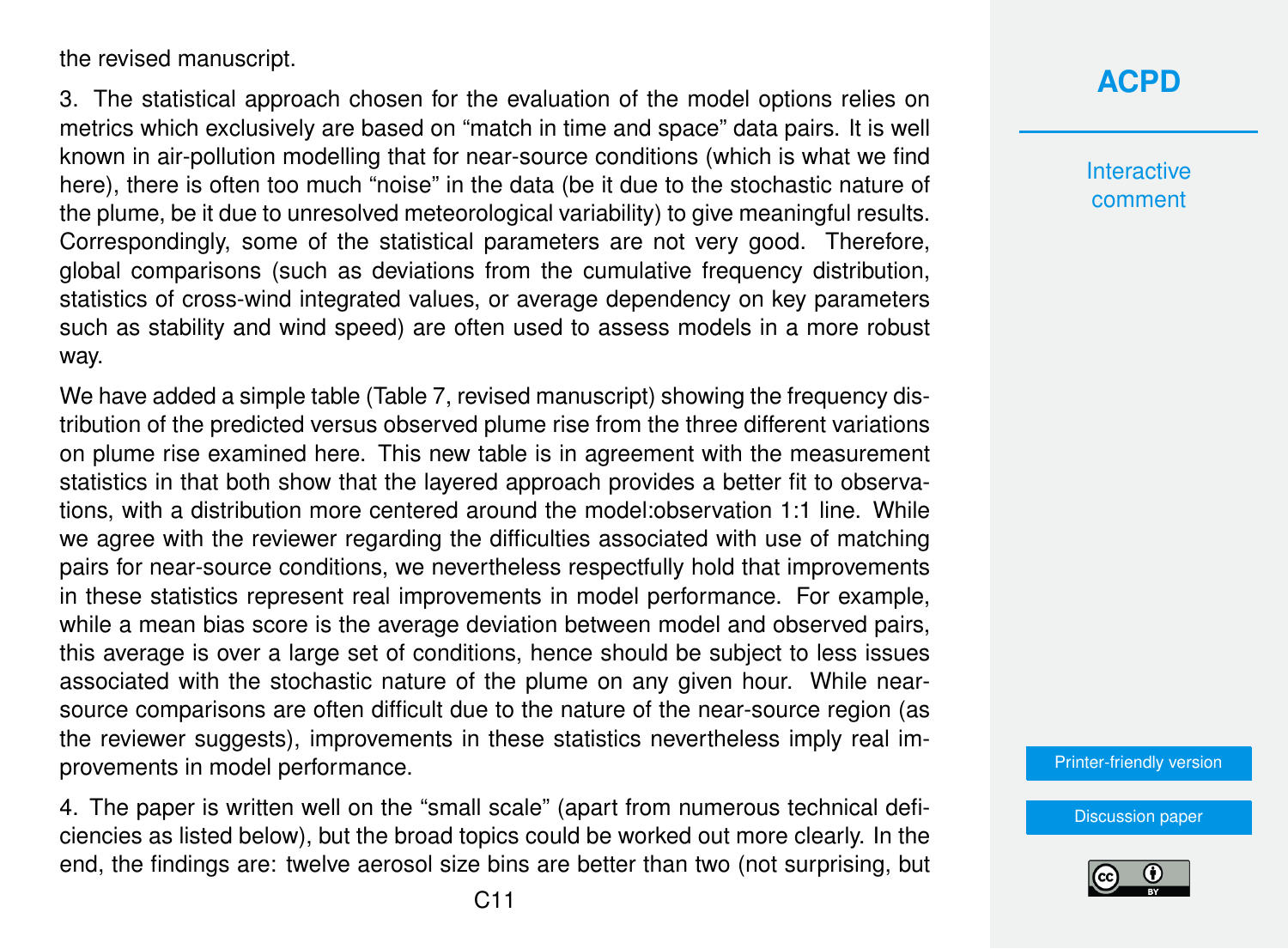good to see it quantified), there is an improvement by using the model's vertical profile information for plume rise calculation but given the model's deficiencies the overall conclusion seems to be not so clear, and no improvement was found for using hourly stack data, but it remains unresolved why. We may wonder whether the work is mature enough for publication if we consider this state of the quintessential findings.

We note that the results presented in the work show that the use of stack-locationspecific meteorological information combined with the residual buoyancy calculations provides a considerably more accurate estimate of plume rise than the top-of-stack stability parameterizations often used in air-quality models. We have provided an additional table which shows that the distribution of plumes is better represented with the residual buoyancy calculation than with the top-of-stack stability plume rise calculation. The average plume rise calculated using the CEM-based data is closer to the observations than the annual totals, from both the original analysis and the additional table. While both the CEMS (using the hourly stack data) and the non-CEMS model scenarios are very close, the key point is that the revised, residual buoyancy plume rise algorithm has much better performance than the original algorithm. We have noted in the revised manuscript that "the relatively small differences between Figure 8(b) and 8(c), and between the last two columns of Table 7, imply that the residual buoyancy approach of equations 9 was relatively insensitive to the range of the initial buoyancy flux resulting from the two sets of emissions data used here, compared to the temperature gradients in equation (5)." We have also mentioned the insensitivity of the residual buoyancy calculation to the range of initial buoyancy flux in the revised conclusions; "However, the latter approach was also shown to be relatively insensitive to the range of initial buoyancy fluxes resulting from the two different emissions estimates, with the use of hourly observed (and presumed more accurate) stack parameters resulted in a slight degradation of performance relative to the use of annual reported values for these parameters."

Both sources of emissions data are limited by the model resolution and the independent

#### **[ACPD](https://www.atmos-chem-phys-discuss.net/)**

**Interactive** comment

[Printer-friendly version](https://www.atmos-chem-phys-discuss.net/acp-2018-155/acp-2018-155-AC1-print.pdf)

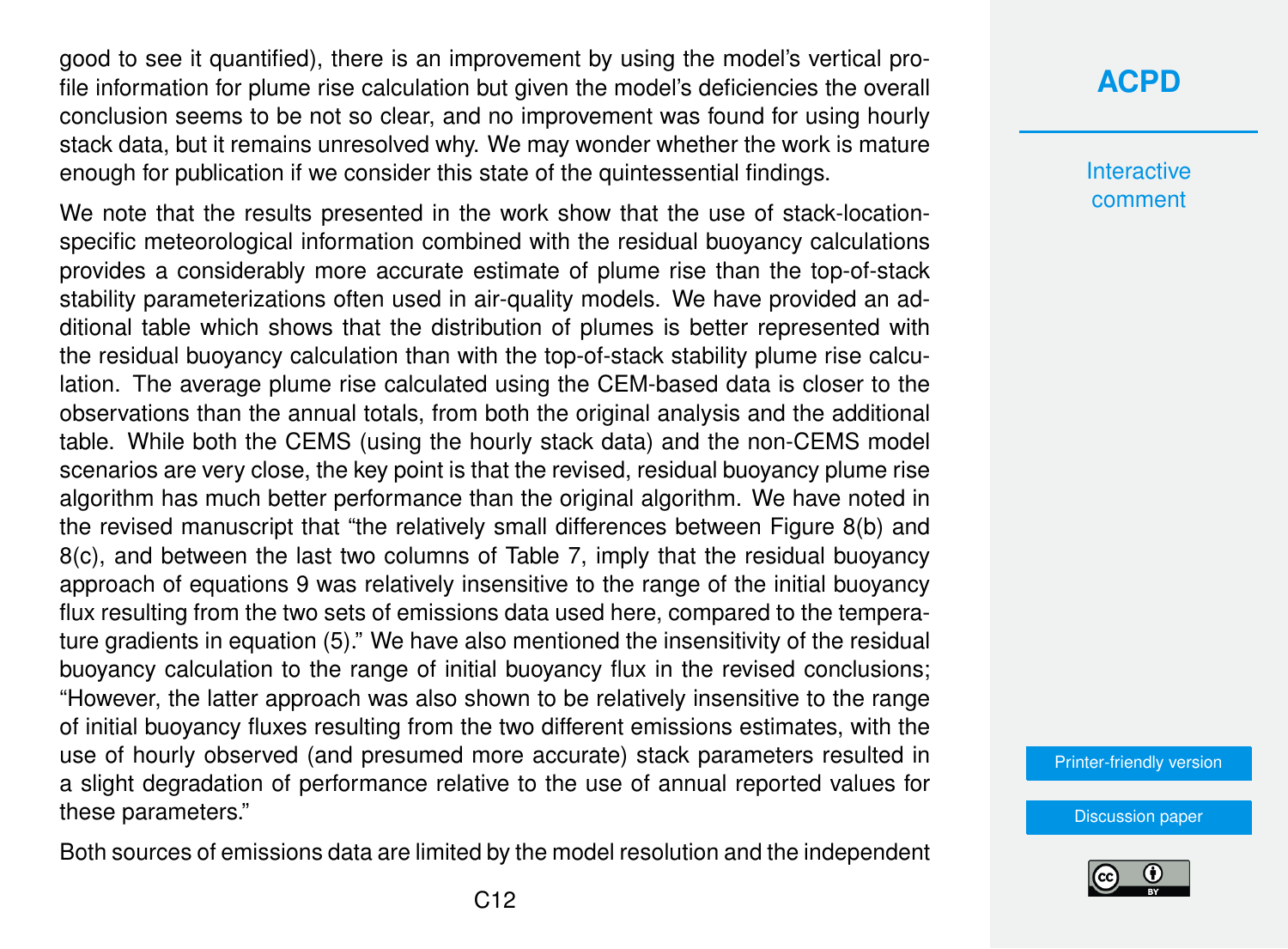verification of the accuracies of either is not available. We also point out in the revised manuscript that both sources of data have inherent errors. For example, as mentioned in the emissions paper referenced by this work (Zhang et al., 2018), and clarified/noted in the revised manuscript, the data referred to as CEMS here also contains engineering estimates of "upset conditions" wherein facility emissions are redirected to a flare stack for which direct emissions observations are not possible. That is, what we have referred to as "CEMS" data incorporates considerable associated uncertainties – this should have been included in the original manuscript and not left as a reference to the emissions paper alone. This has been mentioned in the description of the CEMS data as follows, ". . .and second with emissions information derived from a combination of CEMS hourly stack parameters as well as engineering estimates of emissions during "upset conditions" in which the effluent is redirected to flare stacks (the latter estimates are considerably more uncertain than the CEMS information, but are nevertheless included here since they result in substantial changes in pollutant emissions and plume characteristics, see Zhang et al, 2018)."

RC2: Specific Comments 1. Page 2, l. 18: Why are you thinking that reasons for weak performance include only those meteorological variables that are used for the plume rise calculation, but not, for example, wind direction?

We acknowledge that the model's performance is of course the result of many factors. The intent of our work is rather to evaluate the relative impact of the plume rise calculations on the results. The given sentence has been modified to "(iii) errors in meteorological forecast variables (including wind speed and direction, etc., as well as those used in calculating plume rise)".

2. The model overview section lacks information on the numerical scheme used for vertical diffusion even though this is crucial in the context of study (cf. discussion on p. 24). The main reference for the MACH model seems to be Makar et al. (2010) – an extended abstract that would not be available for most people who haven't attended the conference as it is not freely accessible. Is there no more detailed and open description **Interactive** comment

[Printer-friendly version](https://www.atmos-chem-phys-discuss.net/acp-2018-155/acp-2018-155-AC1-print.pdf)

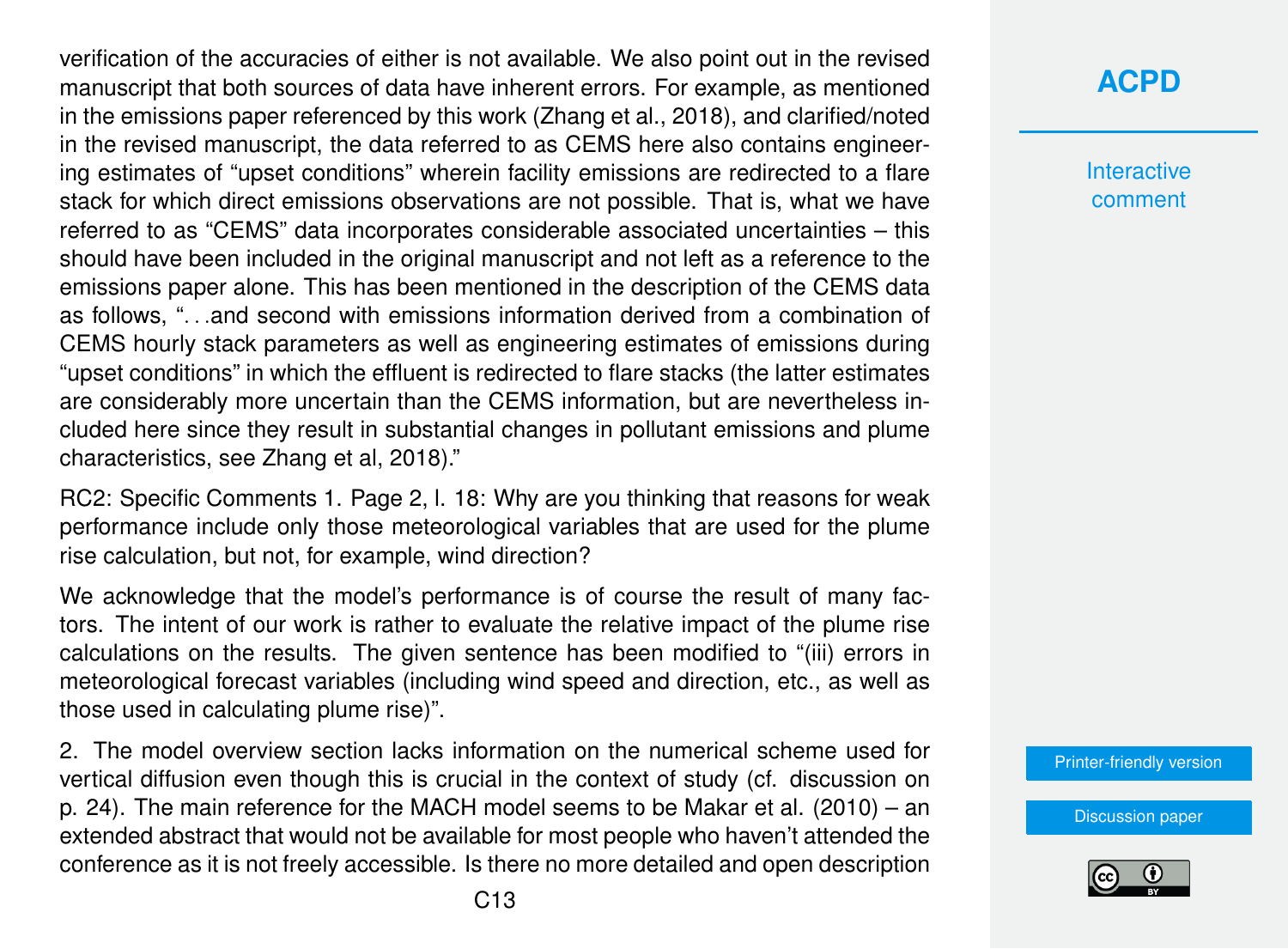of this model? Note that also the Coté et al. citation is one of those for which the reference is missing. In addition, the handling of the point sources is not described (usually, Eulerian models use some sub-model to track plumes until they match the size of the grid cells).

The revised manuscript includes a new Table (Table 1) which gives the main references for the meteorological (GEM) components for the model, including the reference for the Moist TKE approach used for calculating vertical diffusivity. Regarding the online air quality GEM-MACH model, the first overall description reference is Moran et al. (2010) (and not Makar et al. (2010) as stated by the reviewer), and hence we feel obliged to include it in published descriptions of GEM-MACH. However, this is not the only description of the model or its components, and others from the journal literature appeared in the original manuscript; we cited Gong et al (2003) for the aerosol microphysics, Gong et al (2006) for the aqueous-phase chemistry, Makar et al, (2003) for the inorganic heterogeneous chemistry, Lurmann et al. (1986) and Stroud et al. (2008) for the gas-phase mechanism , Zhang et al. (2001, 2002, 2003) and Makar et al (2018) for the gas and particle deposition. We also cited the Air Quality Model Evaluation International Initiative papers Im et al (2015a,b) and Makar et al (2015(a,b)) papers, which contain detailed descriptions of the model, its chemical and physical parameterizations, and its performance relative to other models of its type. The revised reference list has been double-checked to include all references (including the papers by Côté et al).

While some air-quality models include a form of "plume in grid" parameterization which track emitted puffs in a Lagrangian sense or employ a Gaussian dispersion model at the sub-grid scale, these approaches have not become predominant for three main reasons: (1) they ultimately rely on the driving large-scale meteorology (which may be inaccurate, as already pointed out in our work and by the reviewer, reducing their potential advantages); (2) they may add considerably to the processing time (particularly if a large number of point sources, chemical reactions and multiple species are consid-

#### **[ACPD](https://www.atmos-chem-phys-discuss.net/)**

**Interactive** comment

[Printer-friendly version](https://www.atmos-chem-phys-discuss.net/acp-2018-155/acp-2018-155-AC1-print.pdf)

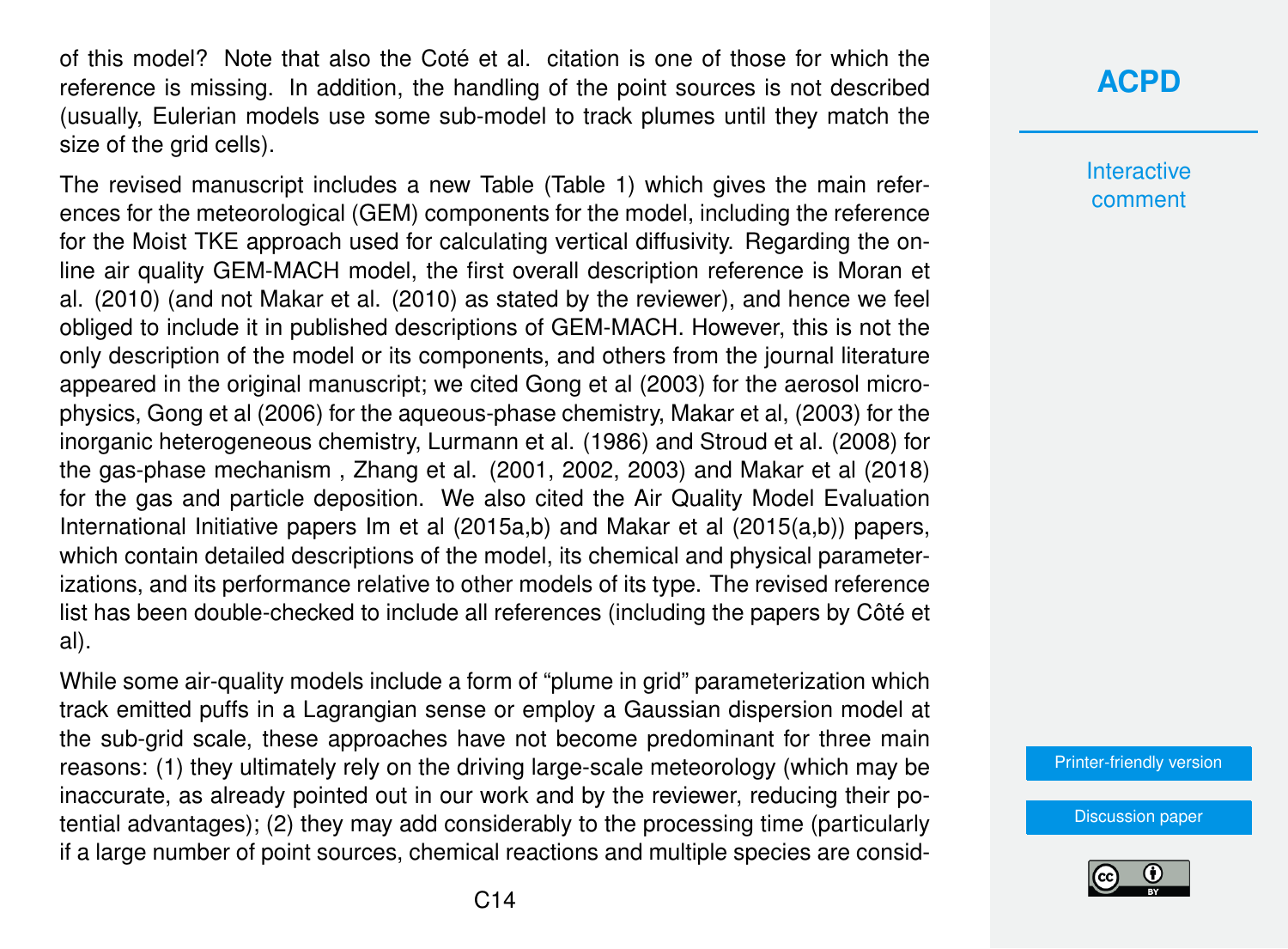ered), and (3) most models employ a self-nesting capability which allow the models to locally go to higher resolution, negating some of the advantages to a plume-in-grid approach. Consequently, most air-quality models have continued to rely on the handling of point sources using a combination of plume rise algorithms, and nesting to higher resolutions, as has been done in our work.

3. The model set-up description in section 2.2 is not easy to follow. It might be helpful to move some of the information into a table and to shorten the text.

A table summarizing the model description has been added as suggested.

4. Page 8, line 1: The plume's buoyancy flux is not dependent on the stack height (at least not directly).

This typographical error has been corrected.

5. From the sentence beginning on p. 11, l. 7, on, the text does not really belong to the section 2.2.3. It should become a section of its own, as it introduces the simulations forming the base of the rest of the paper (maybe merge with some parts of the 2.2 chapeau).

Section 2.2.3 has been renamed "Sources of Emissions Data", and the remainder of the previous section 2.2.3 past the point noted by the reviewer has been split off and renamed "2.2.4 Simulation Scenarios"

6. Page 11, Section 3.1: What is the justification for removing measurements with values exceeding some threshold? Without proper justification this would not be acceptable.

The key phrase in the original manuscript was that "extreme single-hour measurements" have been removed. That is, if the time series jumps from a background value to something greater than 150ppbv (SO2, NO2, and O3) or 150 ug m-3 (PM2.5), then immediately back again in the next hour, that jump is assumed to be due to instrumentation error and/or calibration times in the measurement record. In contrast, a rise **[ACPD](https://www.atmos-chem-phys-discuss.net/)**

**Interactive** comment

[Printer-friendly version](https://www.atmos-chem-phys-discuss.net/acp-2018-155/acp-2018-155-AC1-print.pdf)

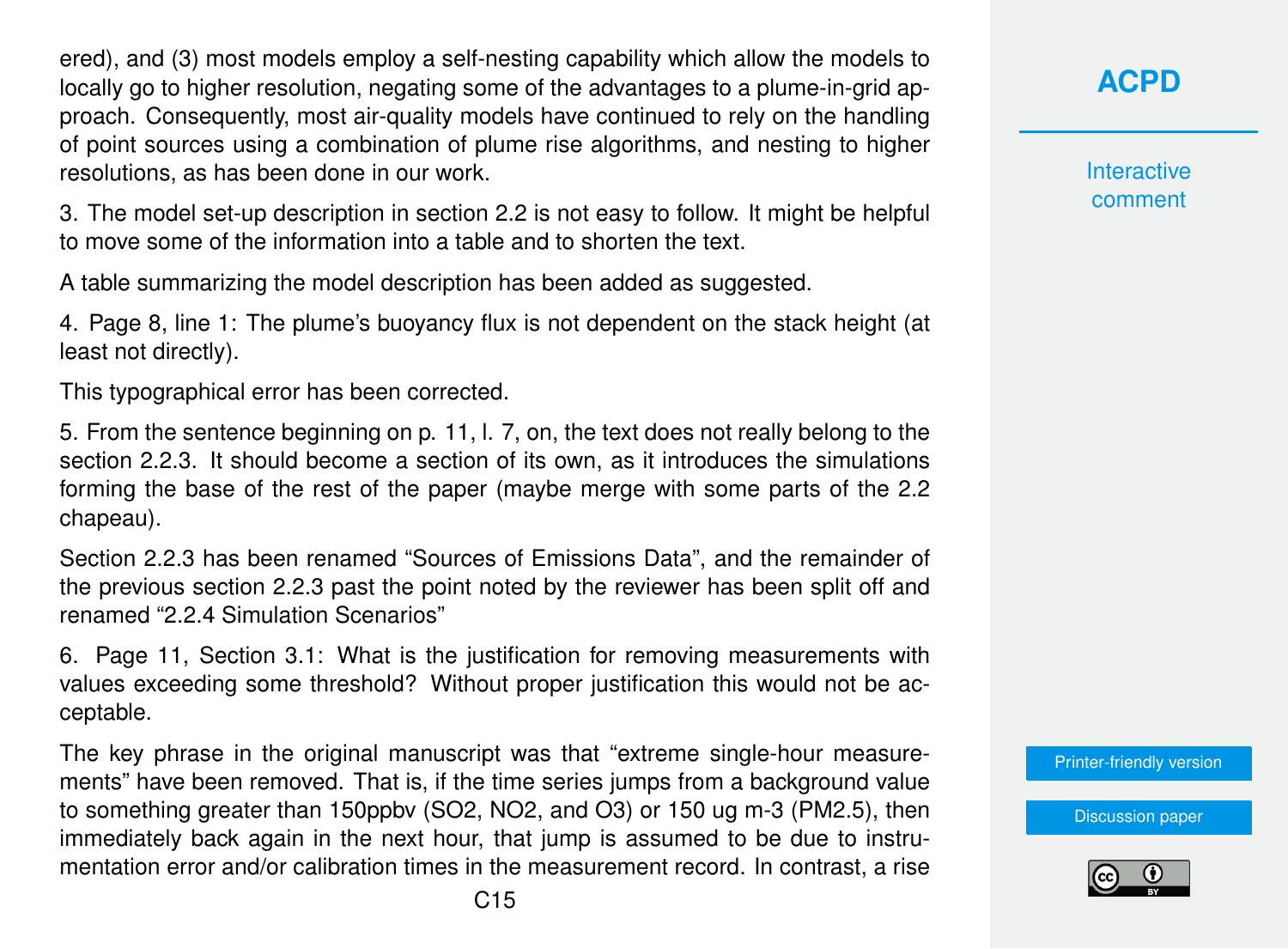above these levels for more than a single hour is retained. This has been clarified in the revised manuscript, viz: "The observation data have been filtered to remove extreme single-hour measurements that are greater than 150ppbv for SO2, NO2, and O3, and 150  $\mu$ g m-3 for PM2.5 (single-hour spikes of this nature in hourly records are assumed to correspond to instrumentation errors or calibration times for the instruments)."

7. Page 12, Section 3.2: The phrase 'spatial linearly interpolated model values at the models chemistry time resolution of 2 minutes' is awkward. If you have 10 s data as said before, why do you need to interpolate for obtaining 2 min data? Also, it would be good to know which distance corresponds to both 10 s and 2min flight data, and how this compares to the model's grid size.

The portion of the sentence has been corrected to "linearly interpolated values in time and space from the model's 2 minute time step and 2.5km resolution". We have also added the sentence: "The nominal cruise speed of the National Research Council Convair 580 used in the experiment is 550 km/hour; a 10 second time interval thus represents an observation integration distance of 1.528 km, and a two minute time interval an observation integration distance of 18.3 km."

8. Section 4 (Results and Discussion) needs to be structured into subsections.

This has been done, with subsections 4.1 Spatial Heterogeneity of Meteorological Conditions, 4.2 Two-bin versus Twelve-bin Evaluation, and 4.3 Plume Rise Algorithm Evaluation.

9. Table 1: Apart from widely used or self-explanatory metrics such as FAC2, RMSE or r , the metrics parameters need to be defined.

We have included a new Table; Table 2, which is now referenced at the start of section 3, and includes the mathematical definitions of all of the metrics.

10. Page 12, l. 31: "Figure 2 shows that the model simulations are biased high for particles less than 5  $\mu$ m diameter, and biased low for the larger particle sizes." As this **Interactive** comment

[Printer-friendly version](https://www.atmos-chem-phys-discuss.net/acp-2018-155/acp-2018-155-AC1-print.pdf)

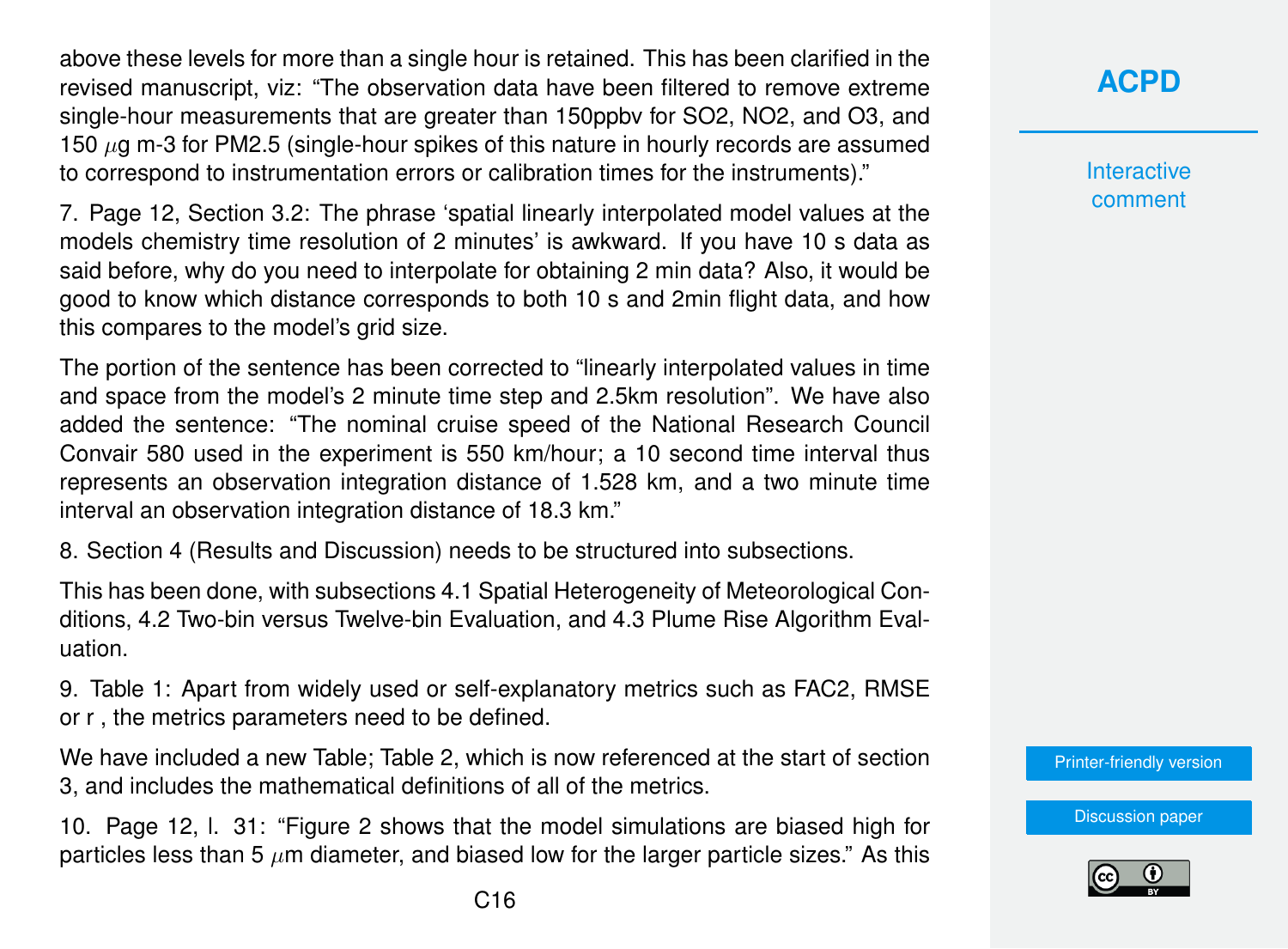figure only shows results for PM2.5, a statement on larger particles can't be based on it

This was a typo; the text should have referred to 'concentration' and not 'particle sizes'; this has been corrected in the updated manuscript. . 11. Page 13, l. 14: Information on the bin sizes belongs to the model description section, not the result section.

We have added a description of the cut sizes for both 2 and 12 bin simulations to the model description section. However, the mention of the 2 bin cut sizes is necessary here to explain why a comparison between the 2-bin model results with the aircraft observations is not appropriate (the 2-bin model lacks the size cut resolution to be able to simulate the PM1 observed by the aerosol mass spectrometer aboard the aircraft). The sentence has been changed to "The aircraft's AMS instrument measures speciated atmospheric particle concentrations for particles less than  $1\mu$ m size, and therefore cannot be compared with the 2-bin model results because the smaller size bin (with upper diameter size cut 2.56  $\mu$ m) will be biased high relative to the 1  $\mu$ m size cut of the AMS."

12. Page 13: The second paragraph on this page contains a number of statements about results without pointing to the figures or tables which show them.

The revised manuscript references Table 4 for this paragraph.

13. Concerning the model performance for PM, it should be discussed that even though the twelve-bin version leads to significant improvements, major discrepancies to observations remain.

The last sentence of the new section 4.2 has been modified to read: "The use of the 12-bin size distribution (purple histogram bars, Figure 3) improves the fit to the observations (blue histogram bars), in comparison to the 2-bin distribution results (red histogram bars), though significant over-predictions of the frequency of low concentration events and under-prediction of high concentration events, remain.".

## **[ACPD](https://www.atmos-chem-phys-discuss.net/)**

**Interactive** comment

[Printer-friendly version](https://www.atmos-chem-phys-discuss.net/acp-2018-155/acp-2018-155-AC1-print.pdf)

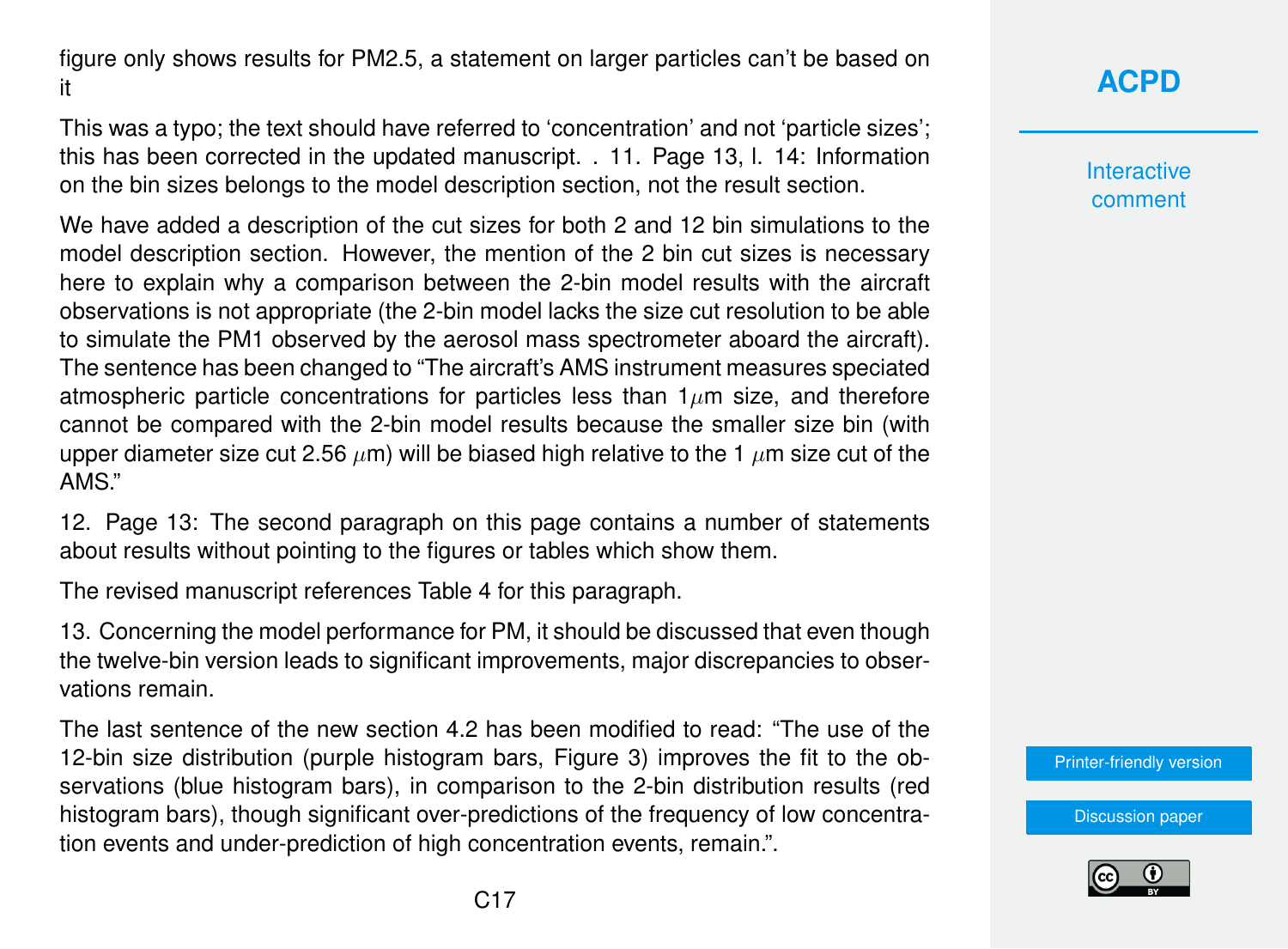14. A number of tables are presented where several metrics are used to compare various model versions, with the best one being emphasised by bold print. Sometimes, differences are tiny and probably insignificant. Only those values that are significantly better should be highlighted to avoid a wrong impression of the results (for example, in Table 3 the model version seems to have no impact for O3 but we get the impression that the simpler model is better.)

The problem with this suggestion is that different readers may have different ideas regarding what is considered a 'significant' change, what is considered to be a 'tiny' difference, etc. We feel that the readers will look at both the numbers themselves as well as the highlighting, as the reviewer did, to note the relative level of differences. We mentioned some of these relative differences in the original text as well, as a caution to the reader not to base their judgement on the highlighting alone, e.g., with reference to the ozone evaluation in Table 3: "Ozone, in contrast, is created or destroyed through secondary chemistry over relatively longer time-spans than the transport time from the sources in this comparison (spatial scales on the order of 10's of km). Accordingly, the impact of the plume rise of NOx on ozone formation is relatively minor, usually in the third decimal place (though first decimal place improvements occur for the mean bias with the use of the new plume rise algorithm)."

15. Why is the use of hourly emission data beneficial for NO2 but detrimental for SO2?

One significant difference between SO2 and NO2 for the study region is that the latter originates almost completely in major point sources, while only 40% of the latter originates in major point sources, the rest in area sources (heavy hauler fleets used by the open pit mine operators). The NO2 values will thus be due to a combination of sources, with the possibility of compensating errors at the emissions level influencing the net model NO2 concentration .

16. The discussion paper does not comply with the ACP Data Policy; it does not have a "Data availability" section and says nothing about data availability

### **[ACPD](https://www.atmos-chem-phys-discuss.net/)**

**Interactive** comment

[Printer-friendly version](https://www.atmos-chem-phys-discuss.net/acp-2018-155/acp-2018-155-AC1-print.pdf)